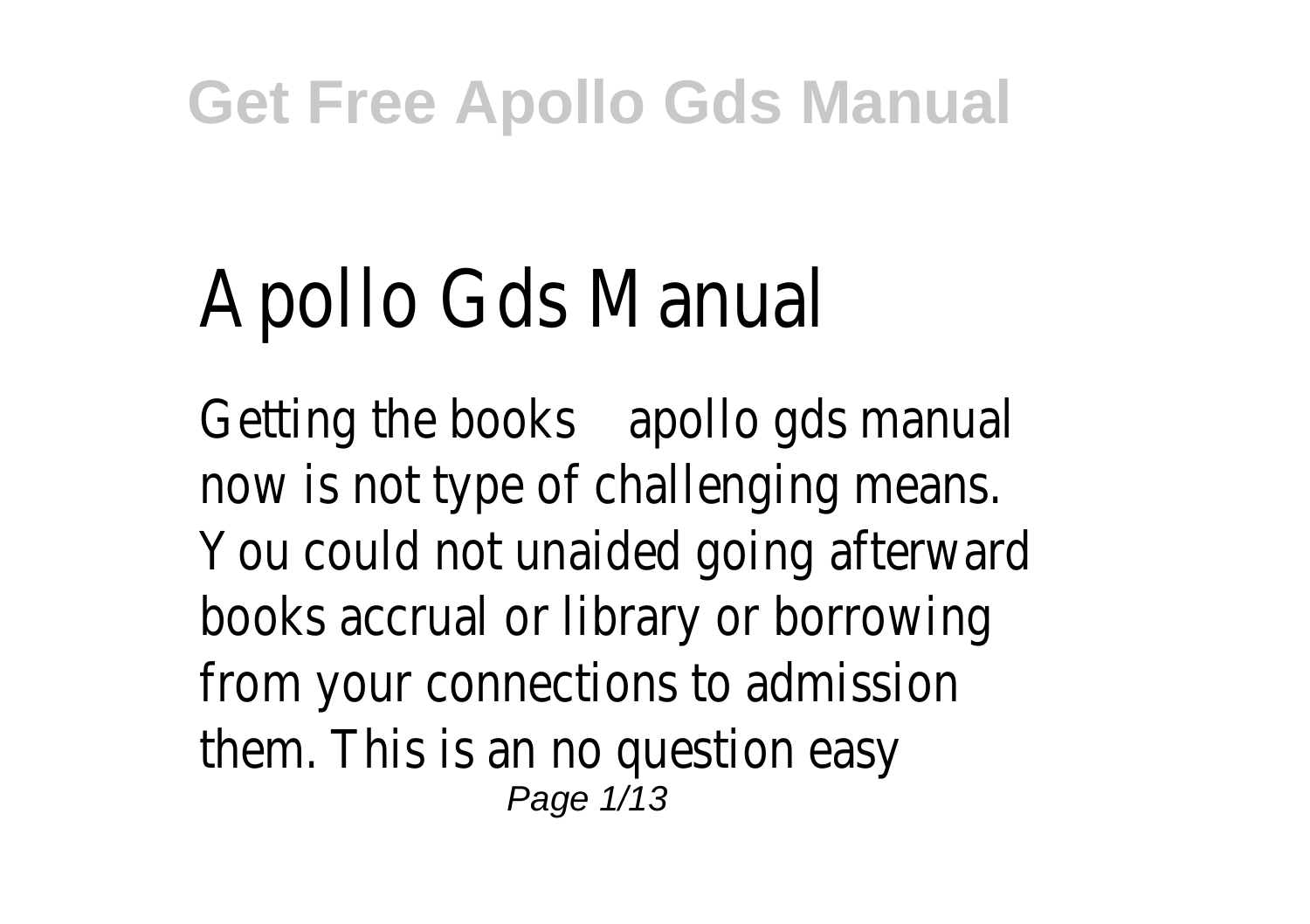means to specifically get guide by online. This online proclamation apollo gds manual can be one of the options to accompany you taking into consideration having new time.

It will not waste your time. agree to me, the e-book will utterly spread you Page 2/13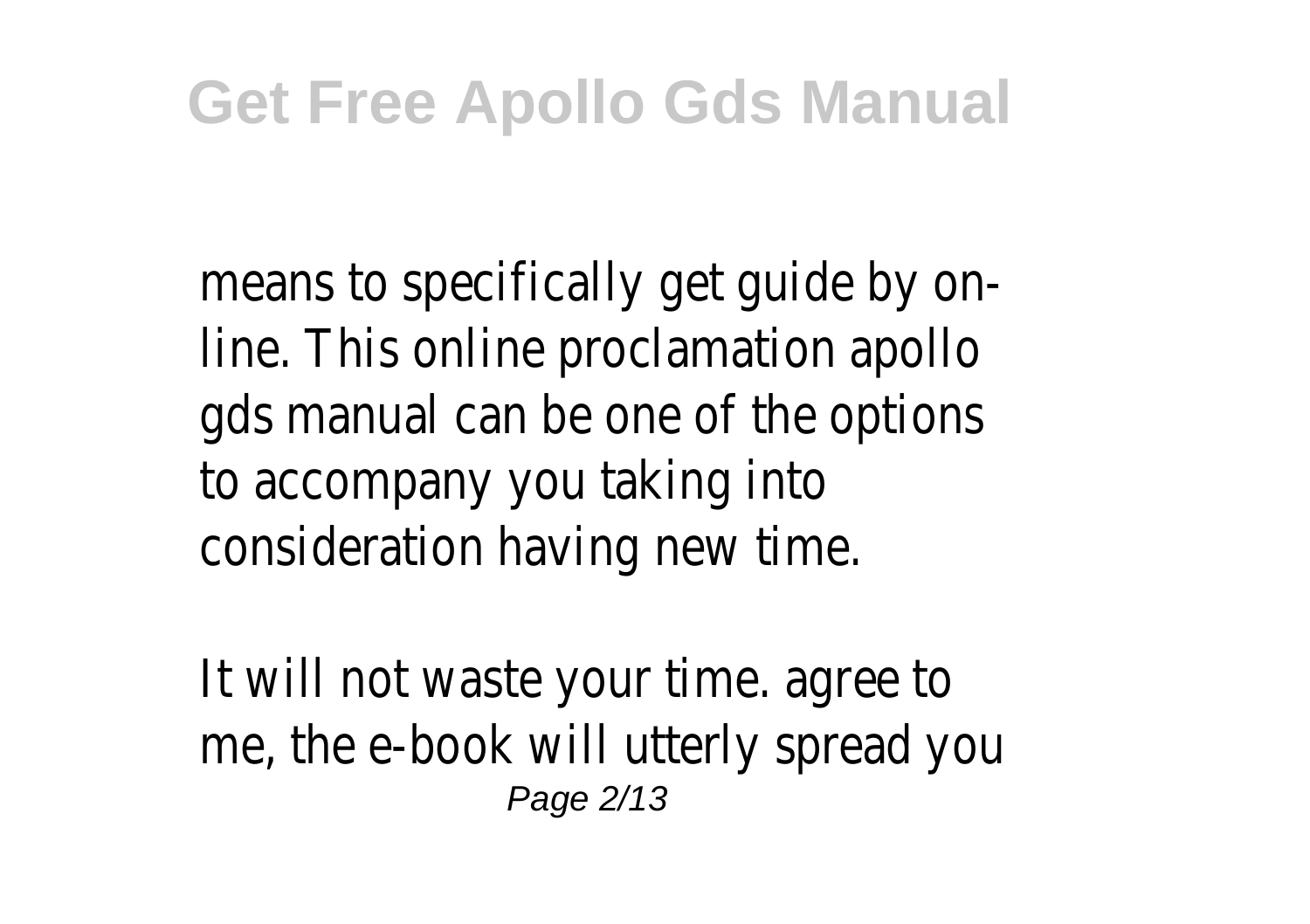supplementary matter to read. Just invest little period to edit this on-line statement apollo gds manual as with ease as review them wherever you are now.

Project Gutenberg is a wonderful Page 3/13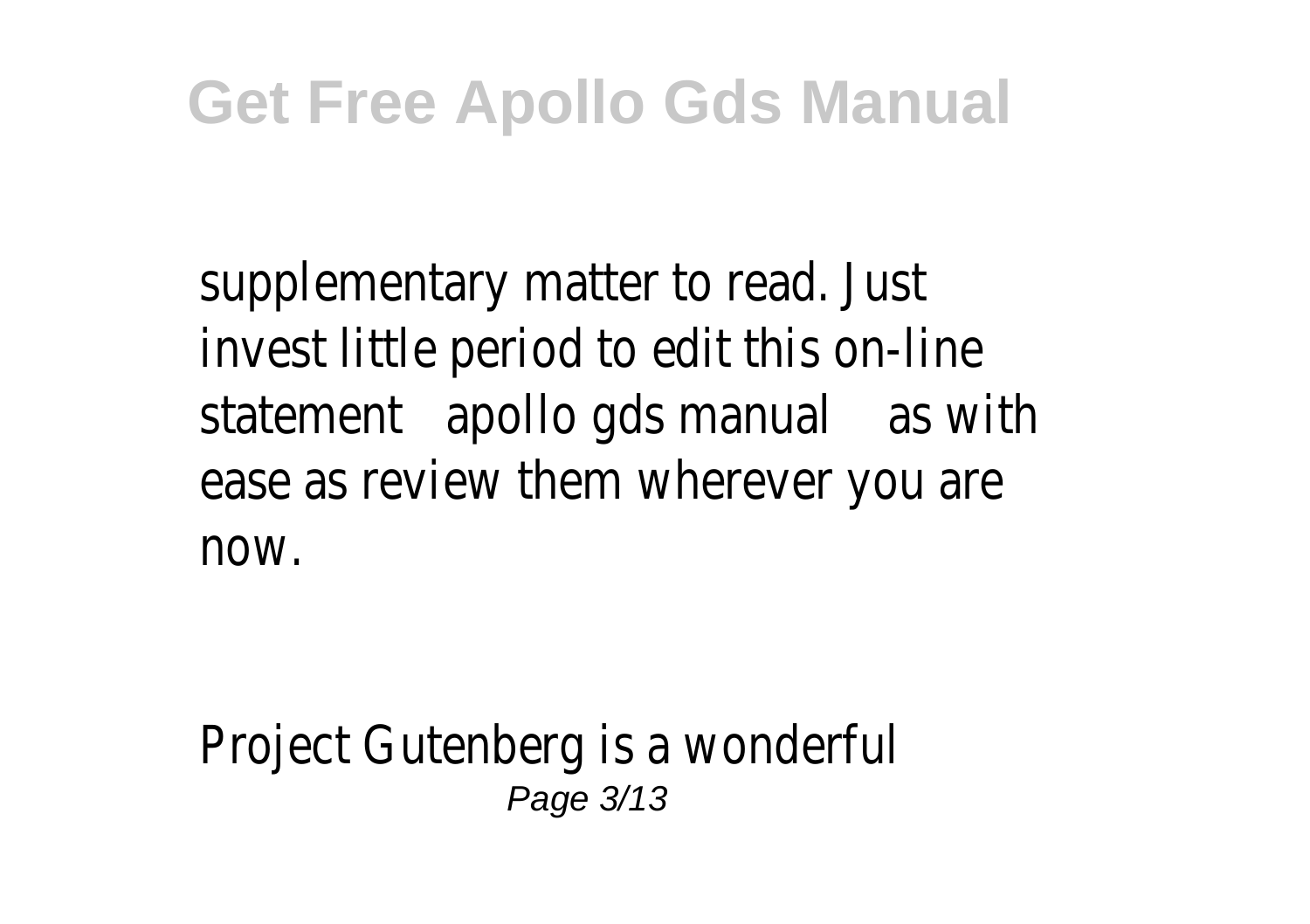source of free ebooks – particularly for academic work. However, it uses US copyright law, which isn't universal; some books listed as public domain might still be in copyright in other countries. RightsDirect explains the situation in more detail.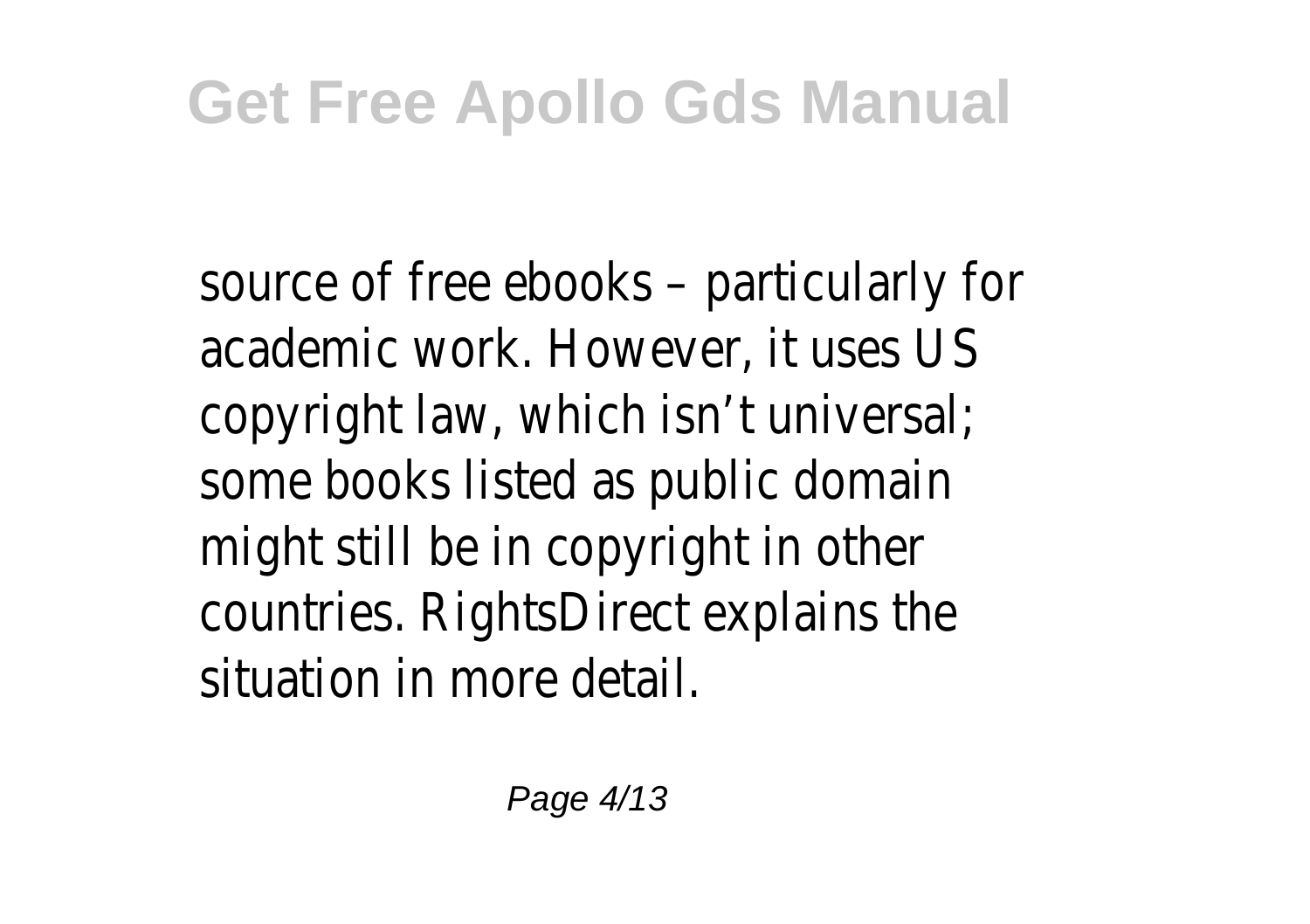Shop by Category | eBay A Miscellaneous Charges Order (MCO) is an accountable IATA document used to process the payment of qualifying optional services.. Only ARC-accredited travel agencies are currently able to issue an MCO. Travel agencies that report Page 5/13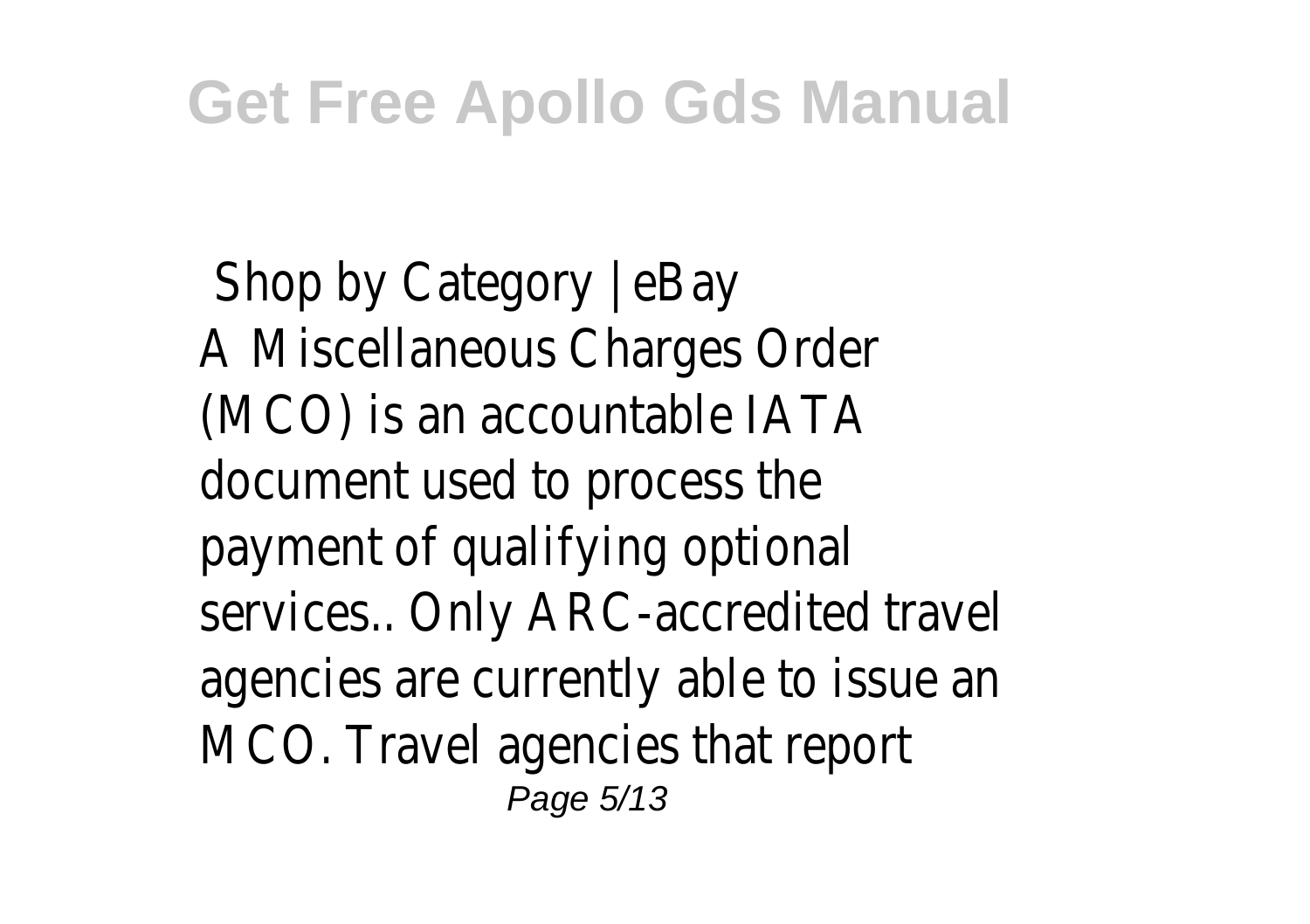through a Billing and Settlement Plan (BSP) must issue Electronic Miscellaneous Documents – Standalone for payment of qualifying optional services, in accordance ...

Global distribution system - Wikipedia For the next couple of years, the world Page 6/13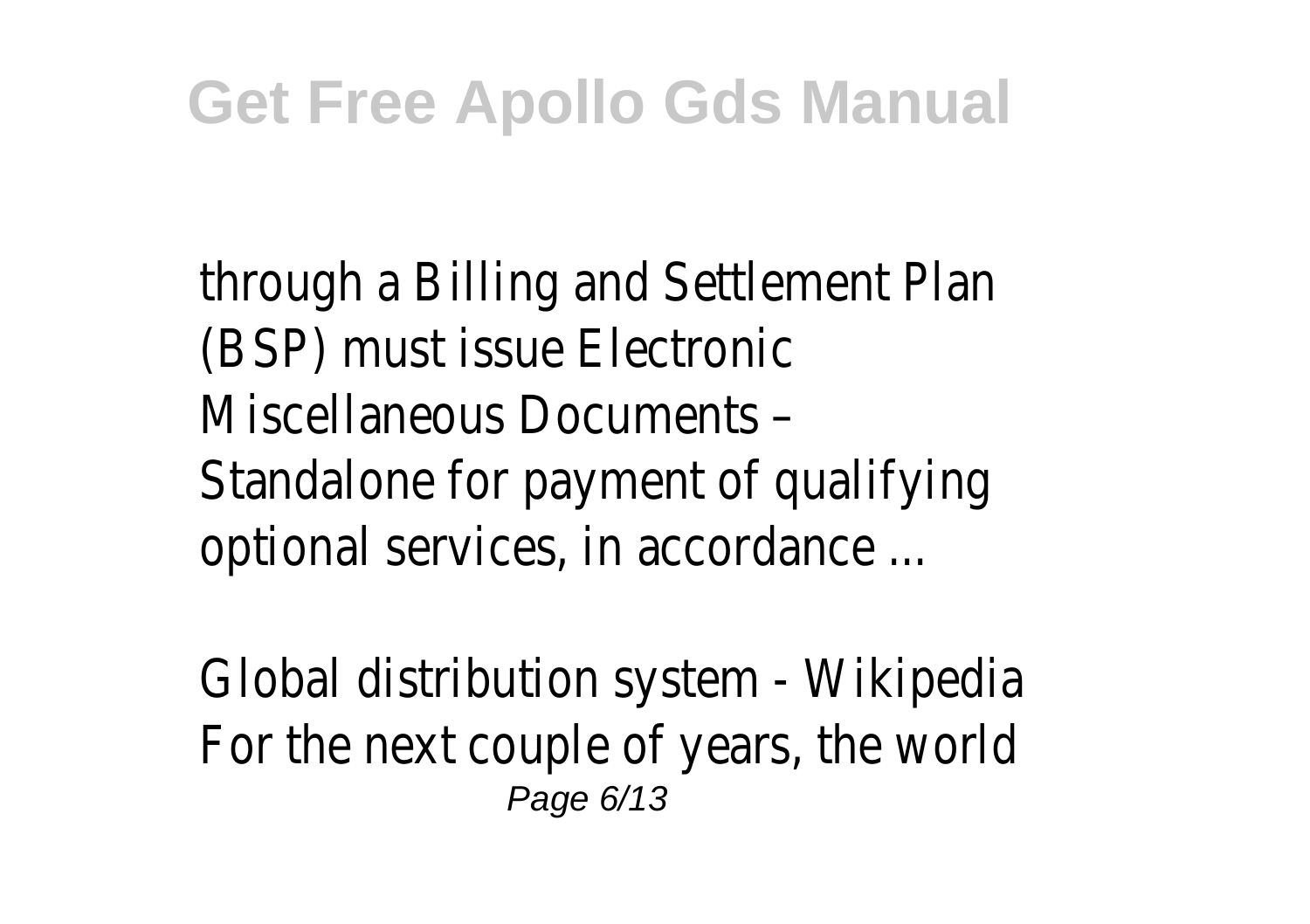will see GDSs separating into standalone companies. Galileo acquired Apollo systems in 1992 and went public in 1997 as a standalone company. Amadeus absorbed various CRS/GDS systems and became fully operational in 1999, while SABRE separated from American Airlines in Page 7/13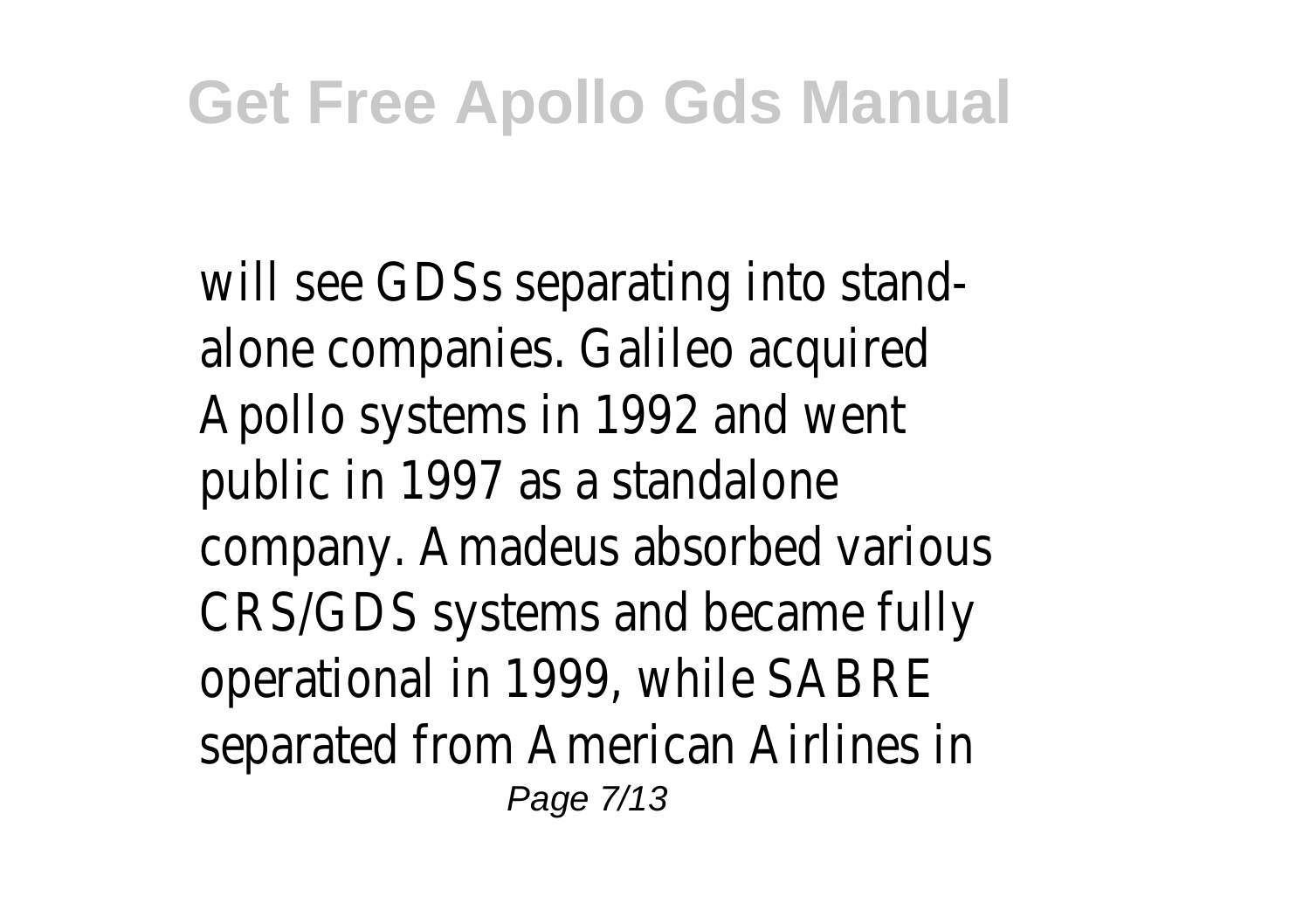#### 2000.

History of Flight Booking: CRSs, GDS Distribution, Travel ... Shop by department, purchase cars, fashion apparel, collectibles, sporting goods, cameras, baby items, and everything else on eBay, the world's Page 8/13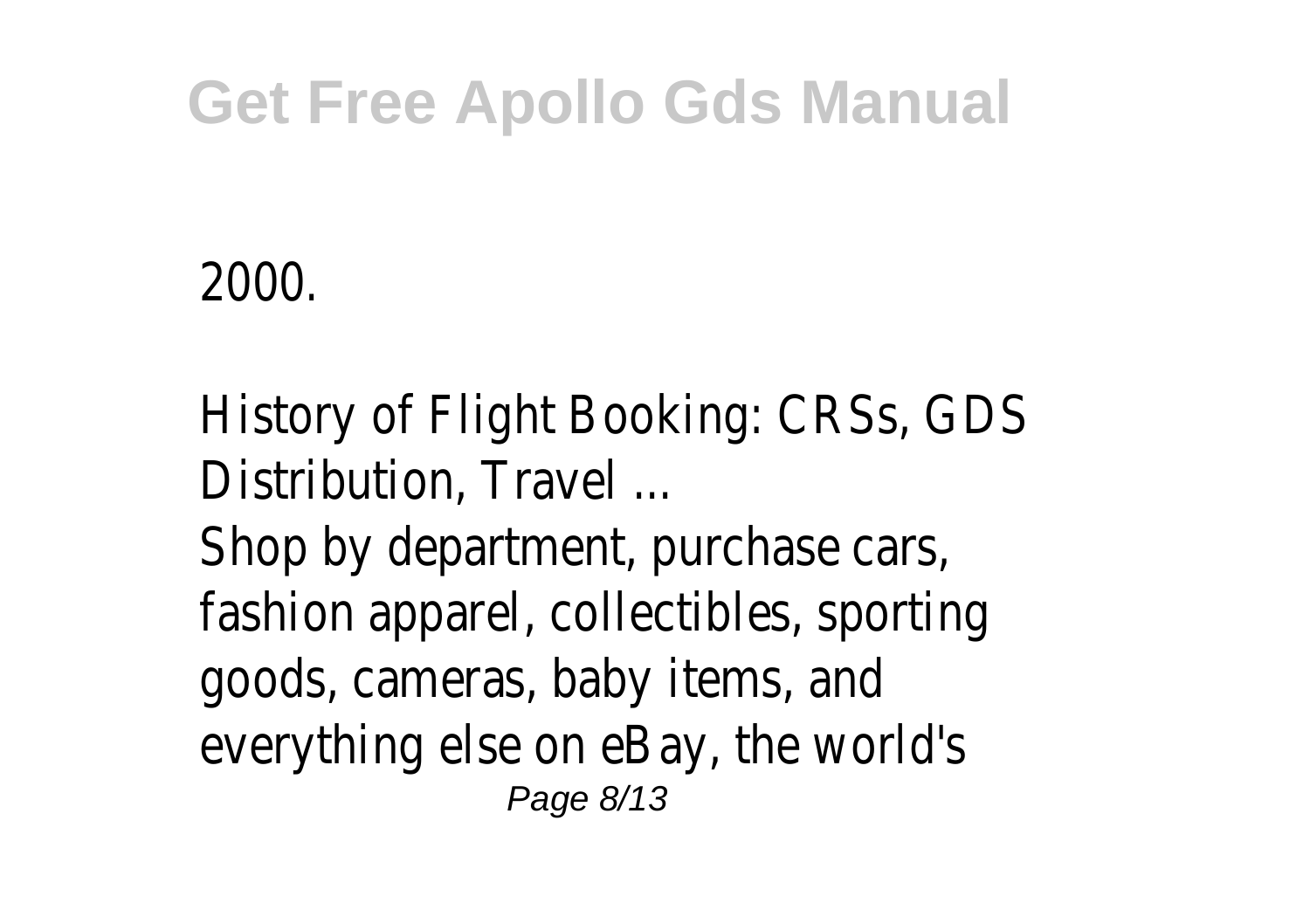online marketplace

Apollo Gds Manual A global distribution system (GDS) is a computerised network system owned or operated by a company that enables transactions between travel industry service providers, mainly Page 9/13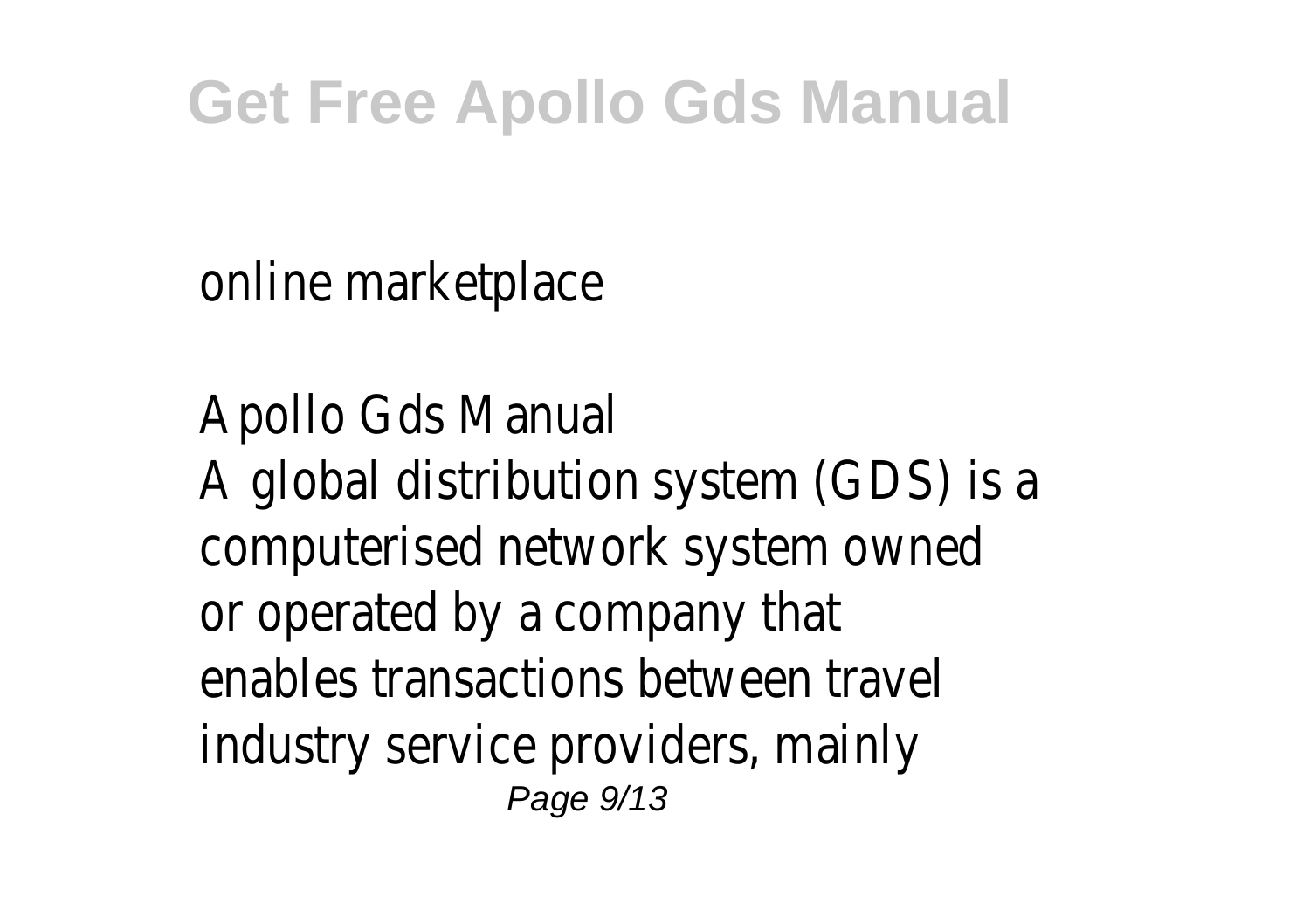airlines, hotels, car rental companies, and travel agencies.The GDS mainly uses real-time inventory (e.g. number of hotel rooms available, number of flight seats available, or number of cars available) from the service ...

Miscellaneous Charge Orders (MCO) - Page 10/13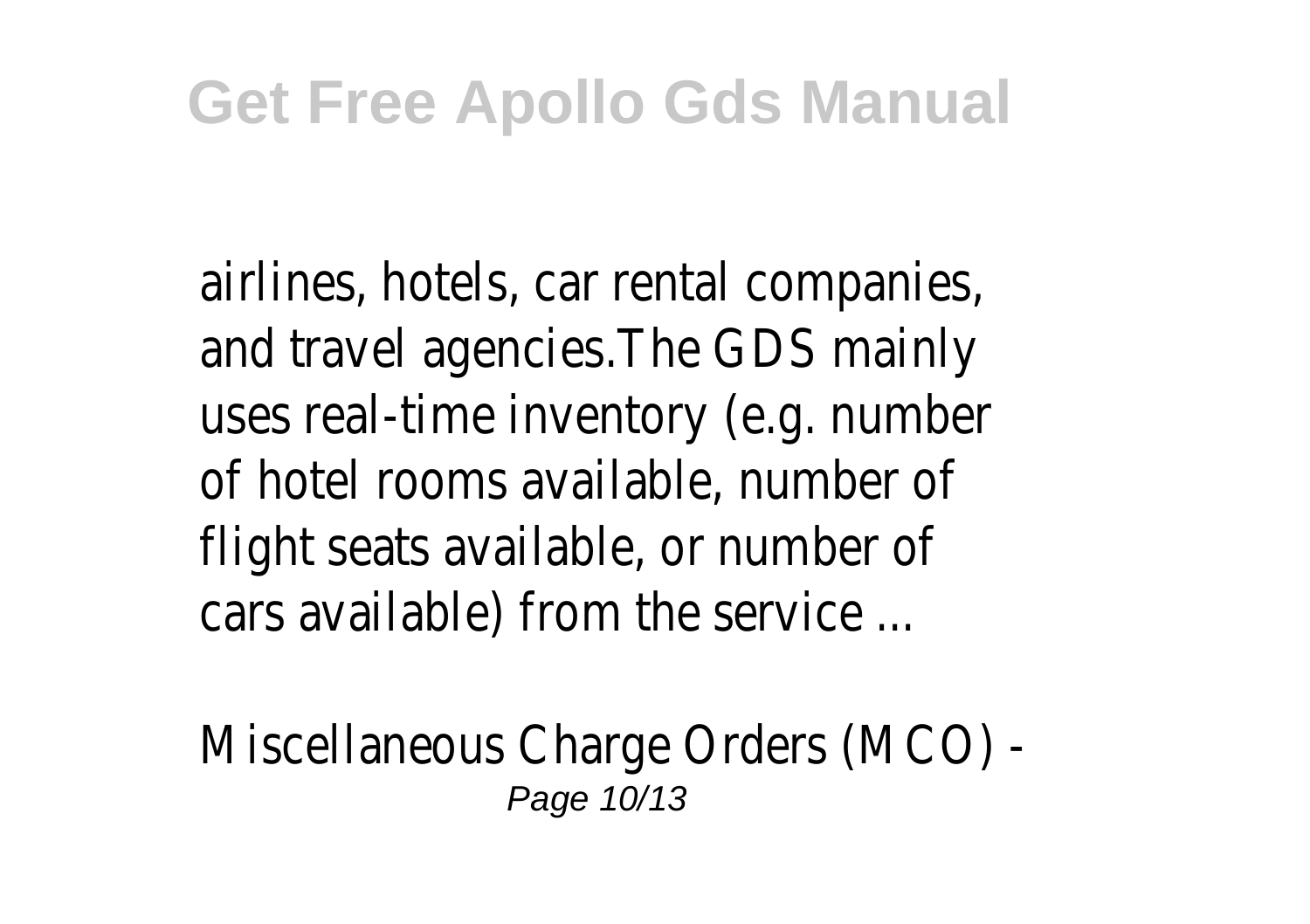Delta Air Lines USA.com provides easy to find states, metro areas, counties, cities, zip codes, and area codes information, including population, races, income, housing, school ...

USA Location information - USA.com Page 11/13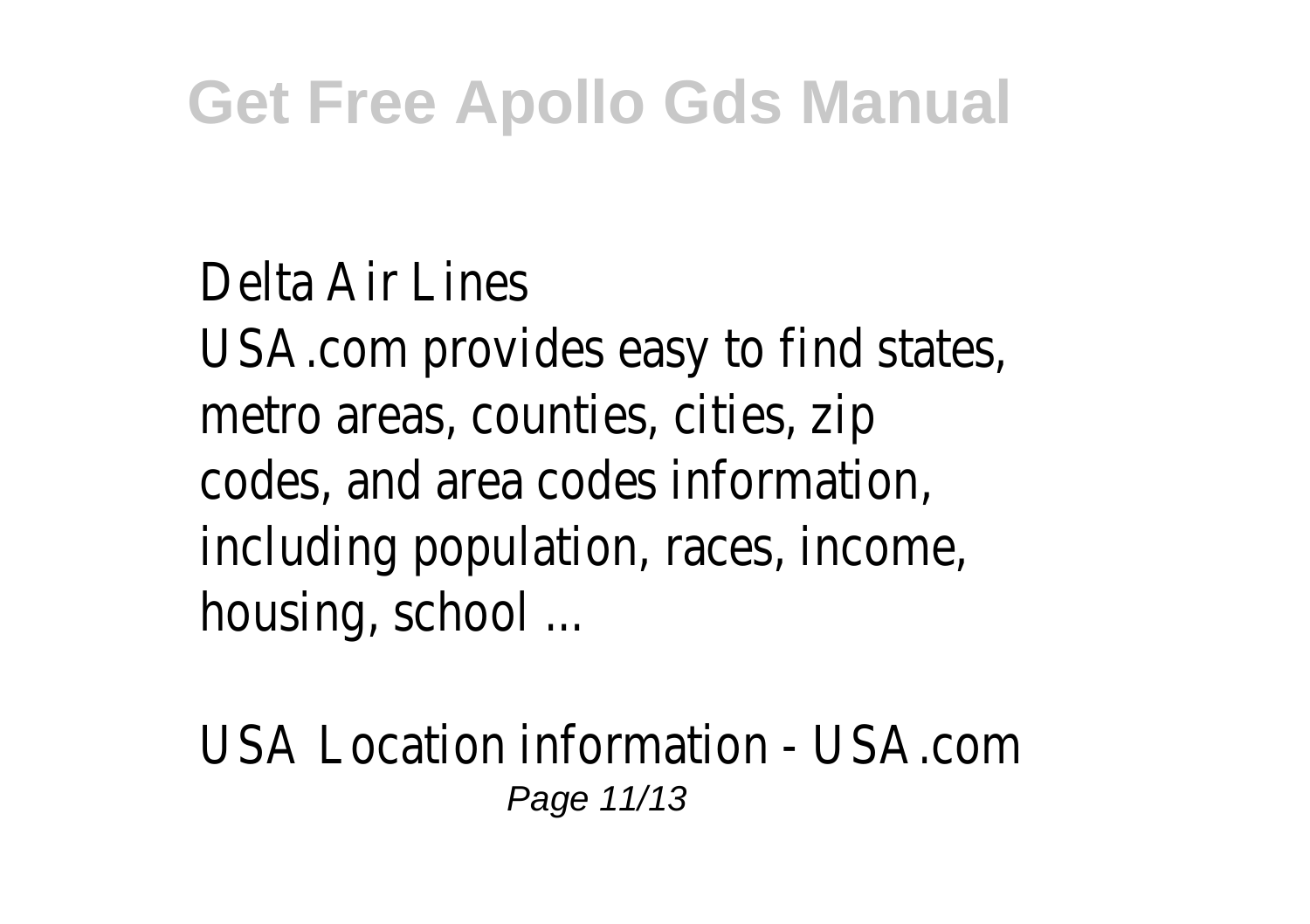Upload your introduction Audio (upto 45 second) Adding an Audio profile enhances your chances of getting an interview call (Optional)

Copyright code : [2a9cce18b4d4fb338e085cc14402aa1](/search-book/2a9cce18b4d4fb338e085cc14402aa1b) Page 12/13